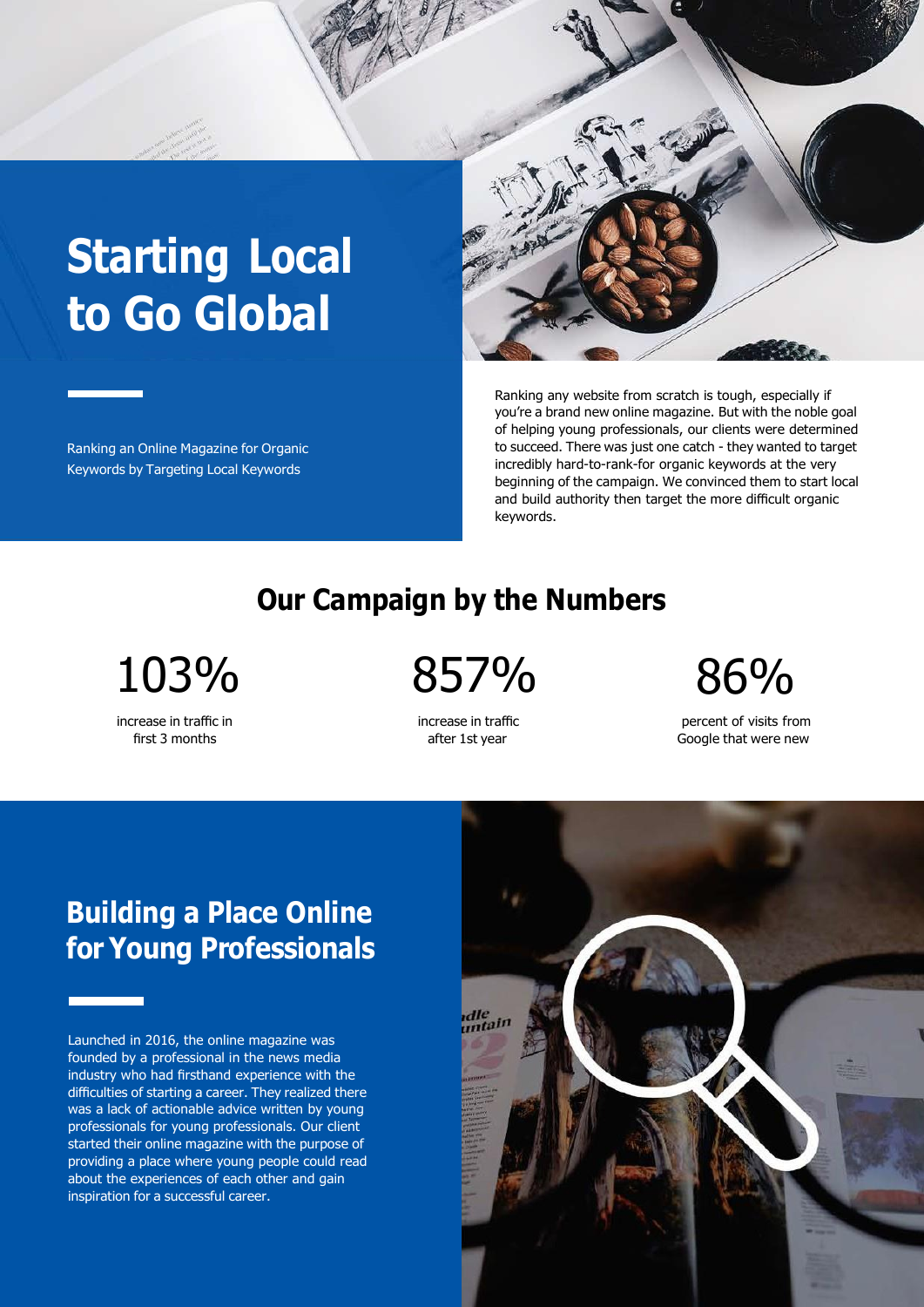## **Their Goal**

**Readers = Revenue**

For any online magazine, the ultimate goal is to increase readership. As an online magazine without a print version, being discoverable via organic search is critical to its survival. Helping them increase the number of new readers was the primary goal of our organic SEO campaign. By the time we came on board, the website already existed with great content but there was not a keyword strategy in place to boost its organic ranking.

#### **Our Solution**

**An Organic Strategy with a Local Twist**

We typically run organic campaigns for businesses that primarily do business online, compete for a national audience, or don't have a physical location. Campaigns aimed at increasing a business' local footprint are reserved for businesses targeting a specific group of people, usually centered around a geolocation.

For the online magazine we opted to focus on keywords that were local in nature because they were much easier to rank for and would allow us to build authority for the online magazine faster. This strategy is not ideal for all types of organic SEO campaigns as the related local keywords may be as difficult or more difficult than the organic keywords.

The online magazine wanted us to start the campaign focusing on the organic keywords and we did begin building authority for these keywords but most of our efforts were focused on the local keywords.

Within 2 months we had 11 out of 17 local keywords on the first page with 5 keywords in the top spot. Just 2 months later, we had 13 keywords on the first page, 7 in the top spot and we started to see the first movement for our organic keywords.

Fast forward to a few months later and the online magazine is on the first page for several organic keywords. This is a feat considering the difficulty of the keywords.



# **Their Success**

**A Winning Strategy**

Trusting our experience paid off for our client. Within 6 months, the website was ranking organically for several keywords they never could have dreamed of ranking for. Both the number of new readers and the number of readers who return to their website has increased dramatically.

average number of new readers per day



increase in organic traffic since campaign started

monthly clicks from search results